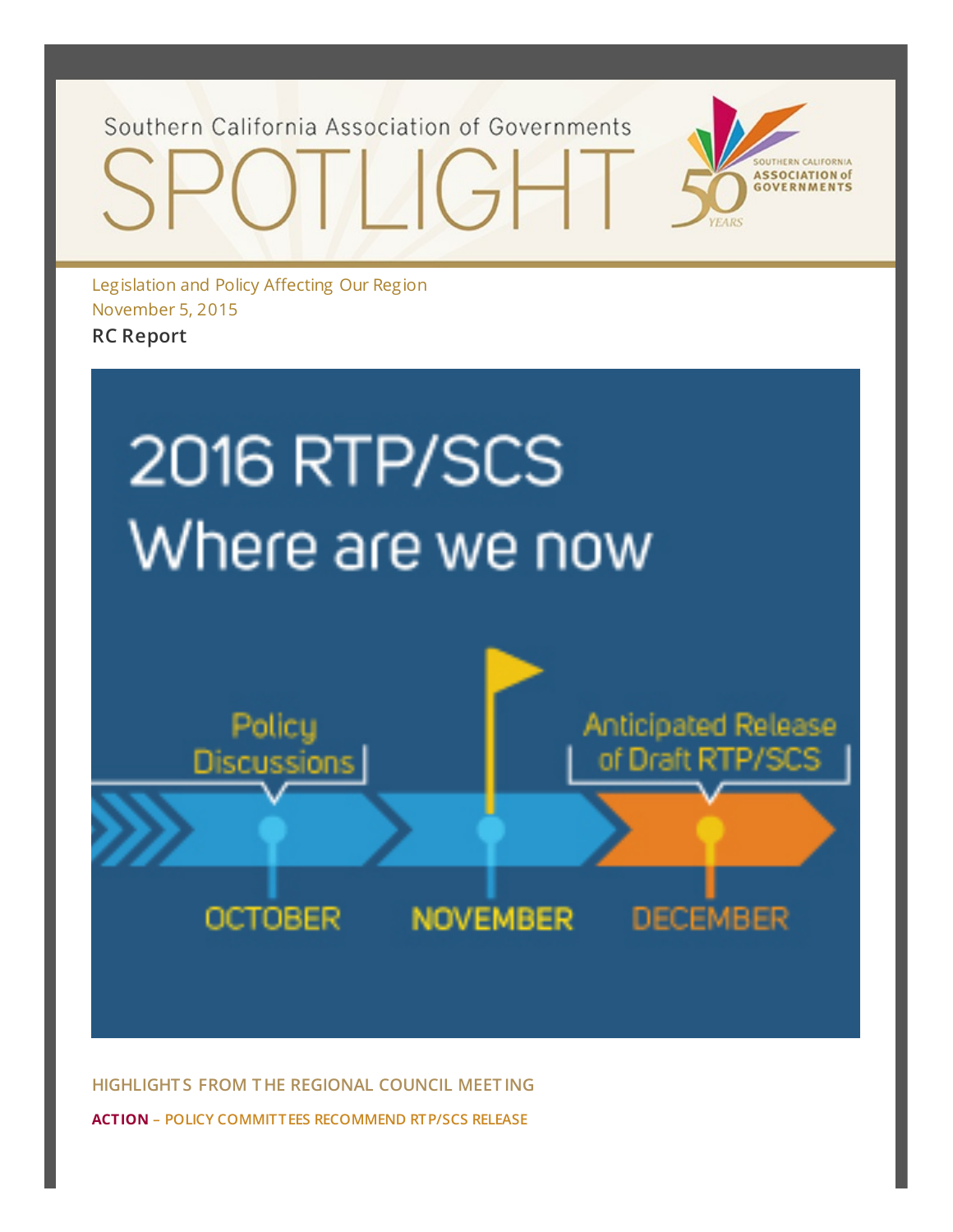Members of all three Policy Committees voted in today's Special Joint Meeting to direct staff to prepare and finalize the Draft 2016-2040 Regional Transportation Plan/Sustainable Communities Strategy (2016 RTP/SCS) and its Draft Prog ram Environmental Impact Report, as well as recommend to the Reg ional Council that both documents be released for public review and comment on Dec. 3.

Today's meeting was a culmination of many months of discussions in each of the Policy Committees. The chairs of the three Policy Committees each g ave summaries of these discussions and the committee g uidance on various elements of the plan. Transportation Committee Chair Alan Wapner presented on hig hways and arterials-related strateg ies, alternative transportation strateg ies, strateg ies to improve the reg ion's core economic sectors, the role of technolog y and the 2016 RTP/SCS financial plan. Community, Economic & Human Development Committee Chair Bill Jahn presented on outreach and eng ag ement with local jurisdictions on g rowth projections and the policy g rowth forecast. Energy and Environment Committee Chair Deborah Robertson gave a presentation on the environmental justice outreach and analysis, how SCAG is developing its Prog ram Environmental Impact Report, the g uiding principles and framework for the public health component of the plan and how SCAG will address natural lands and farm lands.

SCAG's Executive Director Hasan Ikhrata then spoke on the critical issues, explained the scenarios being considered and described the key policy recommendations and potential outcomes associated with the plan. He provided hig hlig hts on the plan's performance and benefits, including how the plan exceeds the state's g reenhouse g as reduction targ ets and reduces cong estion. The plan's transportation projects would boost the local economy throug h hundreds of thousands of new jobs annually and the plan's land use strateg ies would also provide residents with more mobility options by encourag ing g rowth near hig h quality transit.

#### **INFORMATION – RC MEMBER OUTREACH TOOLKIT**

SCAG staff reported today that in anticipation of the Dec. 3 release of the Draft 2016 RTP/SCS, staff is preparing an outreach toolkit that will provide Reg ional Council members with collateral materials and talking points to build awareness of the draft plan and g enerate widespread public participation during the public comment period, which will conclude on Jan. 29. SCAG will be conducting a series of elected official briefing s and public hearing s on the draft plan, and Reg ional Council members will play an important role in raising the awareness and the participation of local elected officials, residents and other stakeholders. The toolkit will include key hig hlig hts and benefits of the RTP/SCS for their subreg ion, links to videos, invitations to workshops, sample calendar posting s and social media posts which they can distribute throug h their existing communications or other local channels.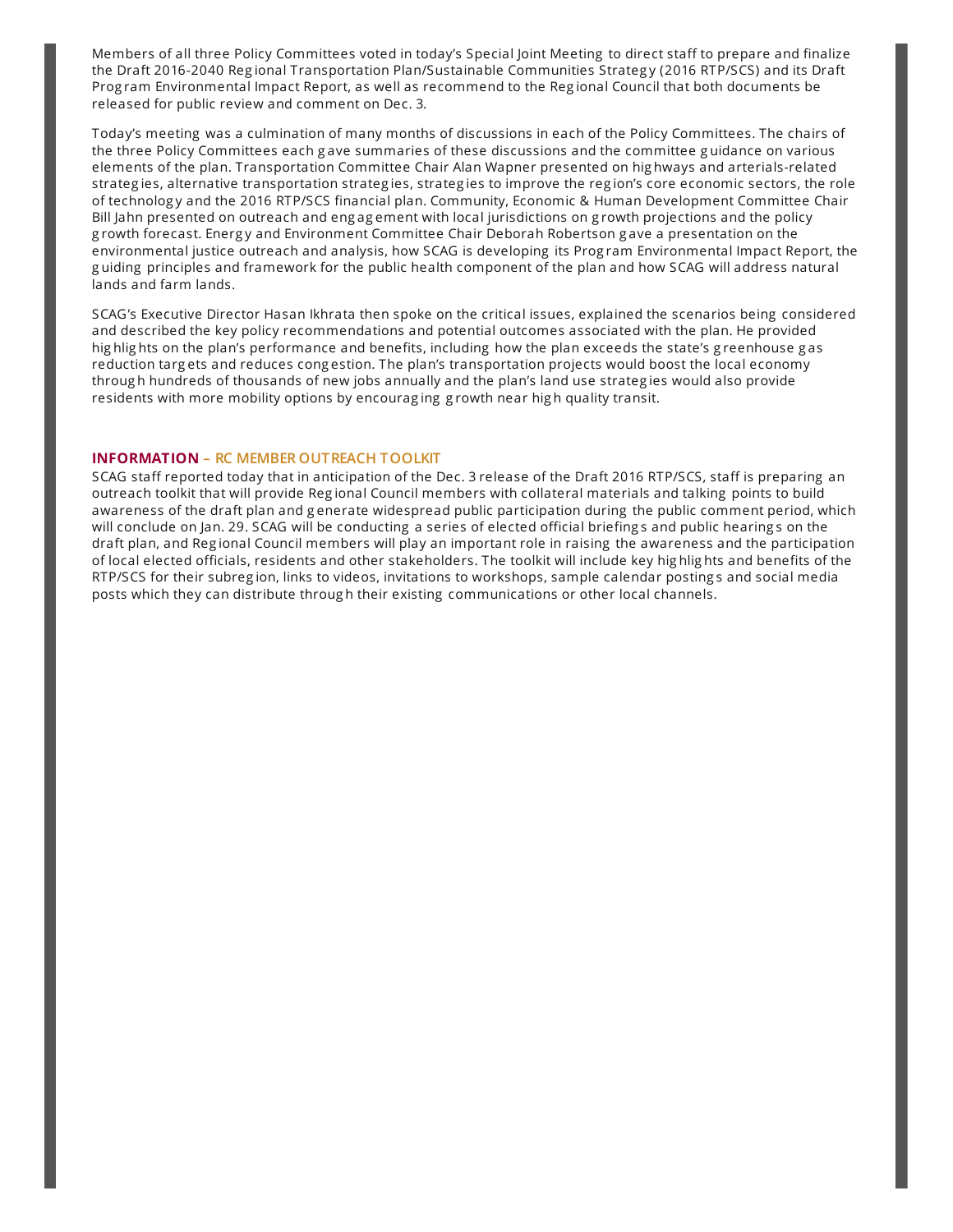# **SCAG Employee Recognition**



At today's RC meeting, SCAG operations technician Edward Venegas was recognized for his exemplary service. Edward is pictured here with, from left, Second Vice President Margaret Finlay, President Cheryl Viegas-Walker, First Vice President Michele Martinez and Executive Director Hasan Ikhrata.

# **NEWS FROM T HE EXECUT IVE DIRECTOR**

#### **UPCOMING CAP-AND-TRADE WORKSHOPS**

To take advantag e of the upcoming Affordable Housing and Sustainable Communities g rant and other cap-andtrade funding opportunities, SCAG is offering members two upcoming workshops in the reg ion. On Nov. 18, SCAG is partnering with the Southern California Gas Company for a workshop on how to access state cap-and-trade g rant funding . The workshop will be held from 8:30 a.m. to 2:00 p.m., at the SoCalGas Energy Resource Center in Downey. Cities and counties interested in applying for cap-and-trade funds are invited to attend. For more information, please contact Sarita Fig ueroa at (213) 244-3621.

For those interested in applying for an Affordable Housing and Sustainable Communities g rant, SCAG and its reg ional partners are planning a follow-up to the successful "California Gold" workshop on Dec. 8, at SCAG's headquarters in downtown Los Ang eles. "California Gold: Partnerships for Cap-and-Trade Success" will focus on two competitive g rants: Sustainable Ag ricultural Land Conservation and the Affordable Housing & Sustainable Communities prog ram. A portion of the workshop will be dedicated to providing technical assistance to applicants seeking funding for transformative projects that will implement Southern California's reg ional and local plans. To RSVP, please visit: www.scag.ca.g [ov/californiag](http://www.scag.ca.gov/californiagold) old. For more information on how to sign up for technical assistance, please contact Kristen Pawling at [pawling](mailto:pawling@scag.ca.gov?subject=Spotlight-Cap-And-Trade) @scag.ca.gov.

**CALTRANS TRANSPORTATION CONFERENCE DEC. 2-4**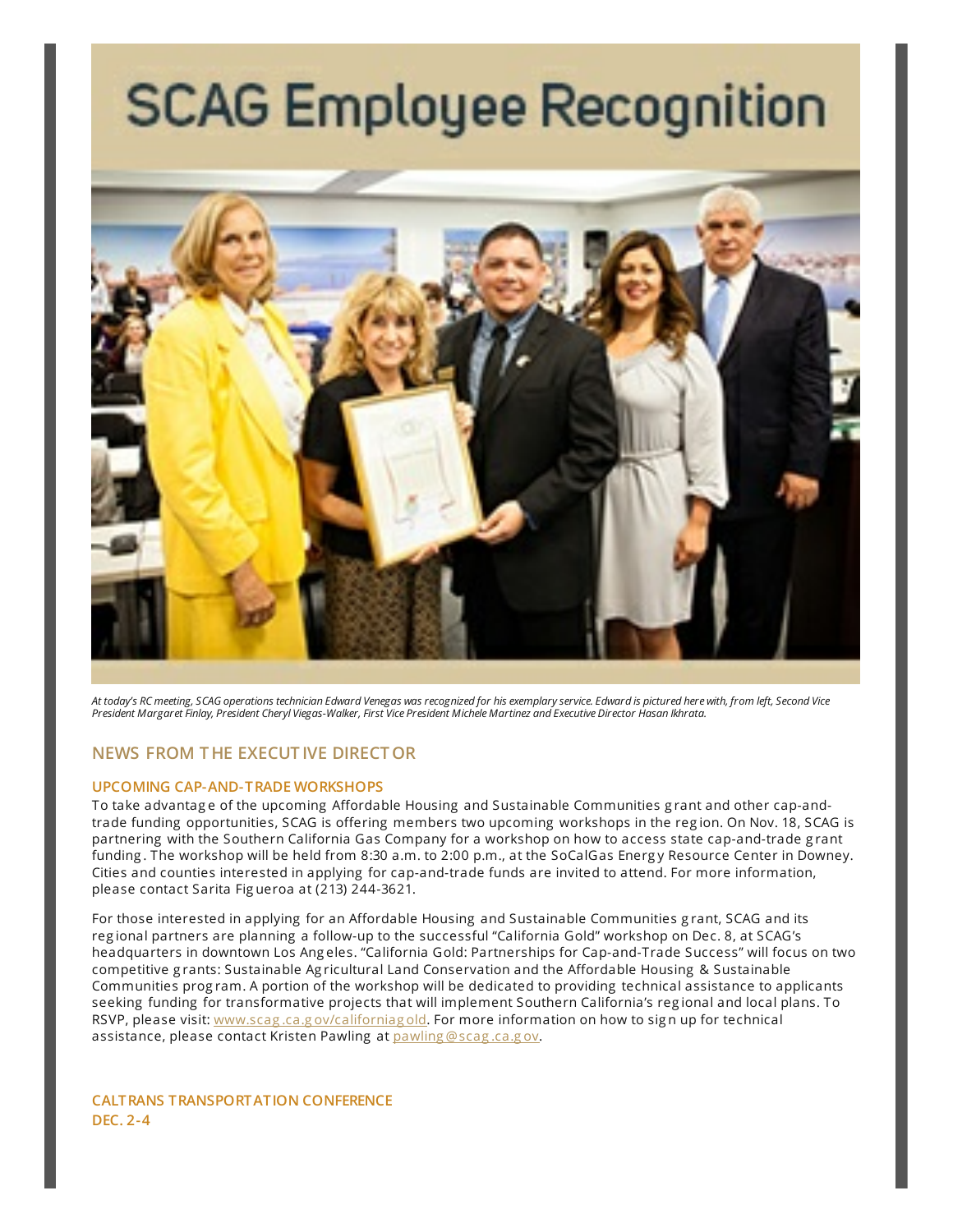Caltrans, in collaboration with SCAG and UCLA, is hosting the 2015 California Transportation Planning Conference, "Partnering for Sustainable Transportation," Dec. 2–4, at the Millennium Biltmore Hotel in downtown Los Ang eles. This interactive, three-day conference will explore the latest developments in transportation planning from a national, state and local perspective. Conference panels include discussions on strateg ies to achieve a sustainable, multi-modal transportation system; innovative transportation funding mechanisms; the context for the future of transportation; best practices for meeting state and federal planning requirements; and new opportunities for collaboration to efficiently develop and deliver transportation plans and prog rams. The conference is open to anyone involved and interested in the transportation planning process. For more information and to reg ister, please visit: [http://2015ctpc.org](http://2015ctpc.org/)/.

#### **GRANTS NOW AVAILABLE FOR ENVIRONMENTAL JUSTICE PROJECTS**

The California Environmental Protection Ag ency (CalEPA) is now accepting applications from elig ible communitybased nonprofit g roups and federally recog nized tribal g overnments to support environmental justice-related projects across California. More than \$1 million is available for this prog ram. Applicants should address a variety of environmental and public health objectives, including reducing diesel emissions, ensuring safe drinking water and participation in the environmental decision-making processes at the state and local levels. Grants are awarded on a competitive basis and applications must be received by CalEPA by Jan. 22, 2016. Awards will be announced in May 2016. For more information, visit: <http://bit.ly/1P7YN4Z>.

lifornia

**PARTNERSHIPS FOR CAP-AND-TRADE SUCCESS** 

# SAVE THE DATE

Tuesday, December 8, 2015 at 10:00 AM. SCAG Main Office (with videoconference options) Visit: www.scag.ca.gov/californiagold